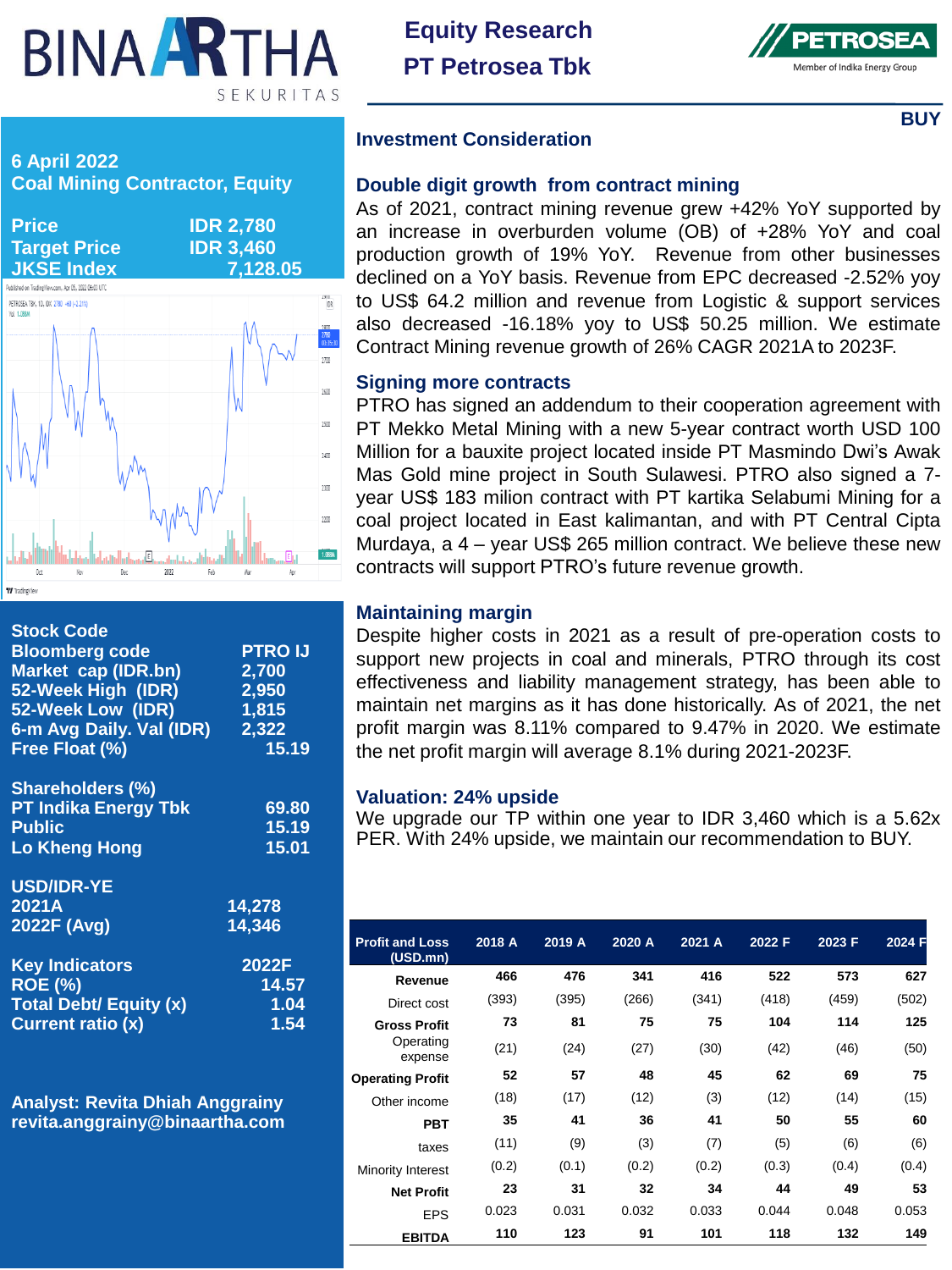#### **Company Profile**

PT Petrosea Tbk was incorporated as PT Petrosea International Indonesia in 1972 and changed its name into PT Petrosea Tbk after listing on the Jakarta and Surabaya Stock Exchanges (now Indonesia Stock Exchange). PTRO has several business lines including Contract mining, Engineering & Construction and Oil & Gas Services. In 2012, in order to comply with Bapepam-LK's regulation regarding public company take overs, Indika refloated a 28.75% stake to the public so that at the end of 2012, Indika had a 69.8% ownership in the company. Petrosea is supported by its main shareholder, PT Indika Energy Tbk, an integrated Indonesian energy company, providing its customers with ,integrated energy solutions through its complementary investments in the areas of energy resources, energy services and energy infrastructure. In addition, PTRO provides complete pitto-port mining solutions, supported by integrated engineering, procurement and construction capabilities, and oil and gas logistics support services. PTRO also provides and offers offshore base solutions to the oil and gas industry through its POSB deepwater supply base.

# **Company Structure, As of 9M21**



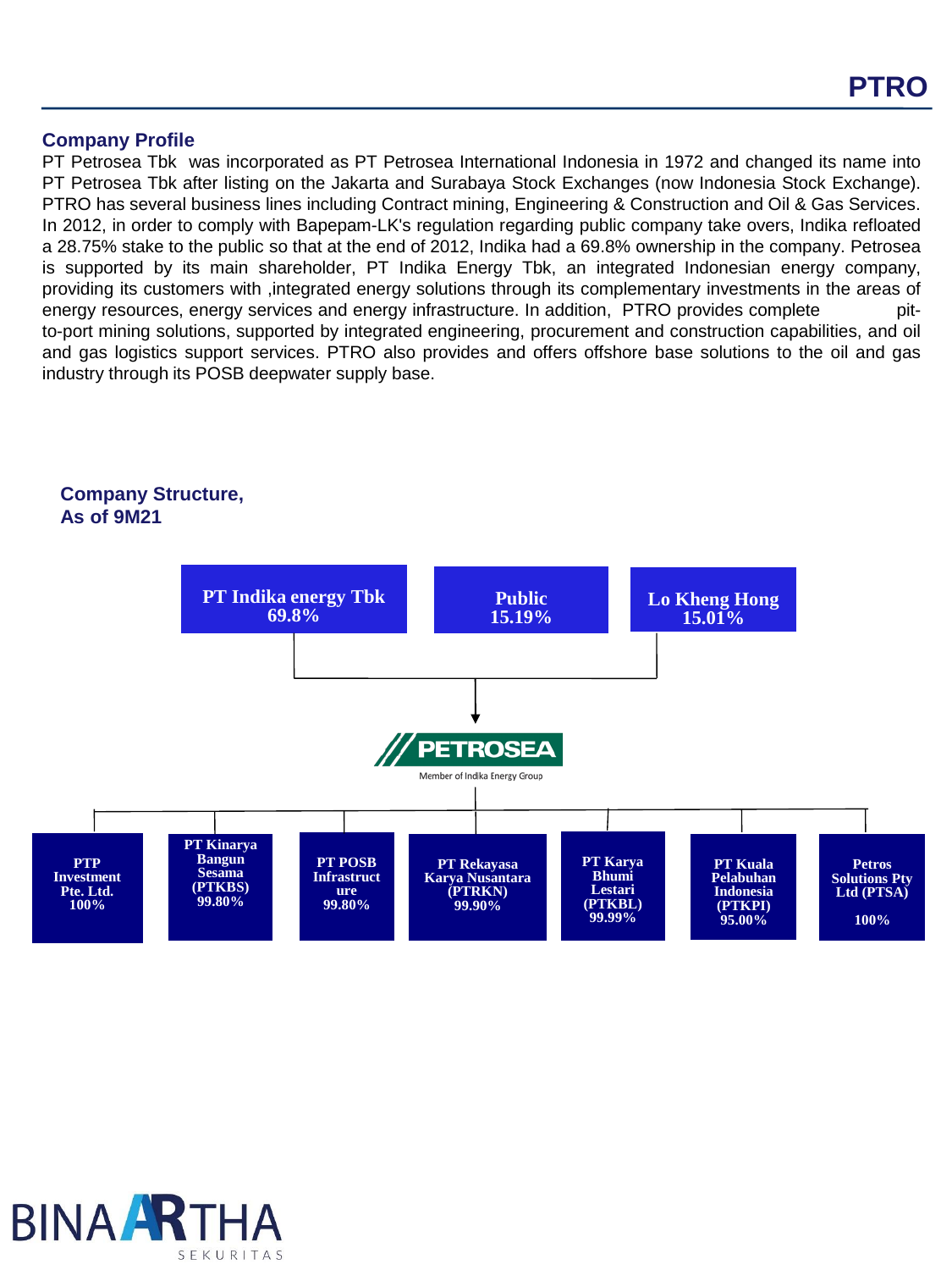

#### **Chart: OB volume and coal production of Contract Mining YoY**

#### **Chart:Contribution of each business lines to total revenue YoY**



# **Chart: PTRO's Backlog contract YoY**



#### **Chart: GPM and NPM YoY**



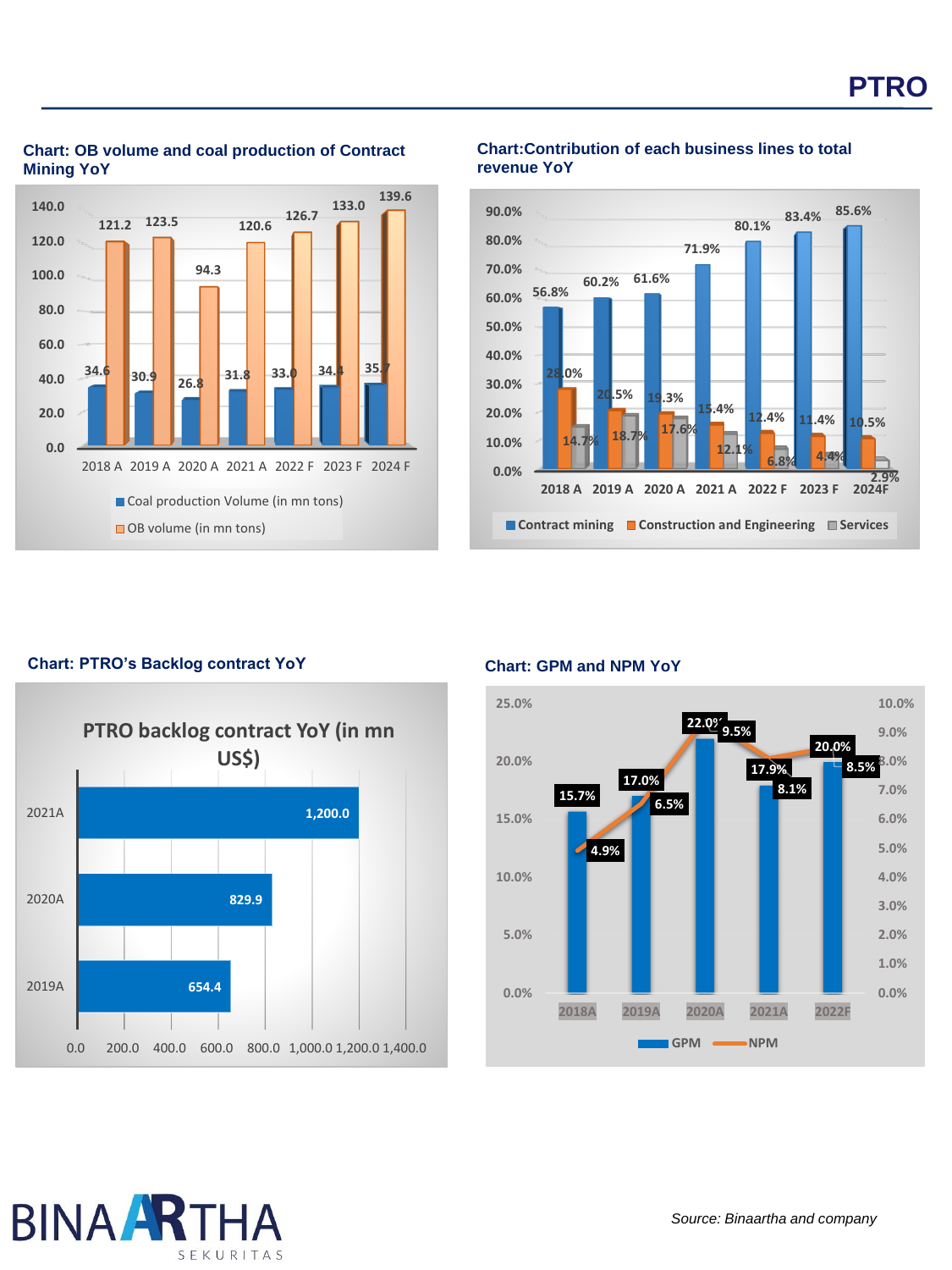#### **Profit and Loss**

| <b>Profit and Loss</b><br>(USD.mn) | 2018 A | 2019 A | 2020 A | 2021 A | 2022 F | 2023 F | 2024 F |
|------------------------------------|--------|--------|--------|--------|--------|--------|--------|
| Revenue                            | 466    | 476    | 341    | 416    | 522    | 573    | 627    |
| Direct cost                        | (393)  | (395)  | (266)  | (341)  | (418)  | (459)  | (502)  |
| <b>Gross Profit</b>                | 73     | 81     | 75     | 75     | 104    | 114    | 125    |
| Operating expense                  | (21)   | (24)   | (27)   | (30)   | (42)   | (46)   | (50)   |
| <b>Operating Profit</b>            | 52     | 57     | 48     | 45     | 62     | 69     | 75     |
| Other income                       | (18)   | (17)   | (12)   | (3)    | (12)   | (14)   | (15)   |
| <b>PBT</b>                         | 35     | 41     | 36     | 41     | 50     | 55     | 60     |
| taxes                              | (11)   | (9)    | (3)    | (7)    | (5)    | (6)    | (6)    |
| <b>Minority Interest</b>           | (0.2)  | (0.1)  | (0.2)  | (0.2)  | (0.3)  | (0.4)  | (0.4)  |
| <b>Net Profit</b>                  | 23     | 31     | 32     | 34     | 44     | 49     | 53     |
| <b>EPS</b>                         | 0.023  | 0.031  | 0.032  | 0.033  | 0.044  | 0.048  | 0.053  |
| <b>EBITDA</b>                      | 110    | 123    | 91     | 101    | 118    | 132    | 149    |

#### **Balance Sheet s**

| <b>Balance sheet</b><br>(US\$.mn) | 2018A  | 2019A  | 2020A  | 2021A  | 2022F  | 2023F  | 2024F  |
|-----------------------------------|--------|--------|--------|--------|--------|--------|--------|
| Cash and cash                     |        |        |        |        |        |        |        |
| equivalent                        | 68.17  | 84.68  | 133.95 | 89.33  | 114.22 | 163.41 | 182.11 |
| <b>Trade Account</b>              |        |        |        |        |        |        |        |
| Receivable                        | 124.21 | 105.71 | 75.98  | 89.90  | 114.42 | 125.60 | 137.42 |
| inventory                         | 9.04   | 6.58   | 4.22   | 9.08   | 9.16   | 10.05  | 12.37  |
| Other current asset               | 48.76  | 25.09  | 7.87   | 43.50  | 41.76  | 45.85  | 50.16  |
| <b>Current Asset</b>              | 250.17 | 222.06 | 222.01 | 231.80 | 279.56 | 344.92 | 382.06 |
| <b>Net Fixed Asset</b>            | 298.46 | 312.54 | 231.40 | 229.16 | 263.53 | 275.98 | 317.38 |
| other long term                   |        |        |        |        |        |        |        |
| asset                             | 6.96   | 16.44  | 76.27  | 71.78  | 78.31  | 85.96  | 94.04  |
| <b>Non current Asset</b>          | 305.42 | 328.98 | 307.67 | 300.94 | 341.84 | 361.94 | 411.42 |
| <b>Total Asset</b>                | 555.59 | 551.04 | 529.69 | 532.74 | 621.40 | 706.86 | 793.48 |
|                                   |        |        |        |        |        |        |        |
| Trade payable                     | 93.00  | 60.49  | 35.27  | 67.83  | 71.51  | 78.50  | 85.88  |
| Short Term bank                   |        |        |        |        |        |        |        |
| loans                             | 0.00   | 0.00   | 20.04  | 0.00   | 0.00   | 0.00   | 0.00   |
| Current maturity of               |        |        |        |        |        |        |        |
| long term loan                    | 21.66  | 42.80  | 58.58  | 63.97  | 73.09  | 80.23  | 87.77  |
| <b>Other Current</b>              |        |        |        |        |        |        |        |
| liablities                        | 33.21  | 43.04  | 21.69  | 35.58  | 36.54  | 40.12  | 43.89  |
| <b>Current liabilities</b>        | 147.86 | 146.34 | 135.58 | 167.38 | 181.14 | 198.85 | 217.55 |
| Long term loans                   | 172.20 | 125.57 | 94.32  | 50.98  | 62.65  | 68.77  | 75.23  |
| lease Liabilities                 | 8.24   | 25.68  | 28.95  | 20.87  | 31.32  | 34.38  | 37.62  |
| Other Long term                   |        |        |        |        |        |        |        |
| liabilities                       | 36.16  | 40.89  | 39.40  | 33.28  | 41.76  | 51.58  | 56.43  |
| <b>Non current</b>                |        |        |        |        |        |        |        |
| <b>liabilities</b>                | 216.60 | 192.14 | 162.67 | 105.13 | 135.73 | 154.73 | 169.28 |
| <b>Total Liabilities</b>          | 364.46 | 338.48 | 298.25 | 272.51 | 316.88 | 353.58 | 386.82 |
|                                   |        |        |        |        |        |        |        |
| <b>Total Equities</b>             | 191.13 | 212.56 | 231.44 | 260.22 | 304.52 | 353.28 | 406.66 |
| <b>Total Liabilities</b>          |        |        |        |        |        |        |        |
| and equity                        | 555.59 | 551.04 | 529.69 | 532.74 | 621.40 | 706.86 | 793.48 |

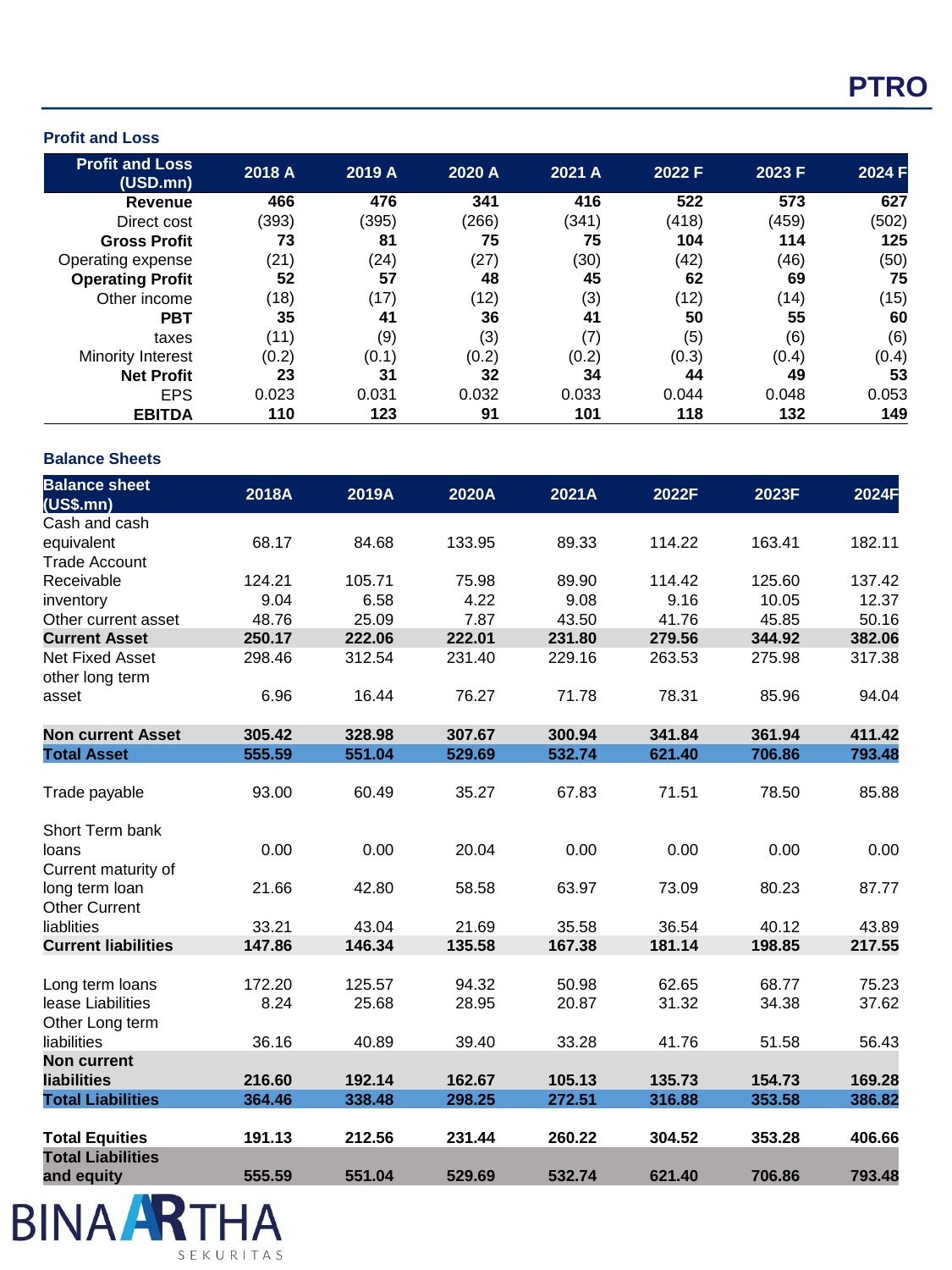# **PTRO**

#### **Cash Flow**

| <b>Cash Flow (USD.in</b>    |         |         |         |          |         |          |
|-----------------------------|---------|---------|---------|----------|---------|----------|
| mn))                        | 2019A   | 2020A   | 2021A   | 2022F    | 2023F   | 2024F    |
| + Net Income                | 31.18   | 32.28   | 33.71   | 44.37    | 48.71   | 53.29    |
| +Depreciation               | 69.13   | 46.18   | 52.19   | 60.20    | 69.23   | 79.61    |
| - Change in WC              | 43.10   | 38.55   | (22.61) | (9.10)   | 1.54    | 0.26     |
| <b>Cash From</b>            |         |         |         |          |         |          |
| <b>Operating Activities</b> | 143.40  | 117.01  | 63.30   | 95.47    | 119.48  | 133.15   |
| capex                       | (92.69) | (24.87) | (45.45) | (101.10) | (89.33) | (129.09) |
| cash from investing         |         |         |         |          |         |          |
| activities                  | (92.69) | (24.87) | (45.45) | (101.10) | (89.33) | (129.09) |
| Long term loans             | (46.62) | (31.25) | (43.35) | 11.67    | 6.12    | 6.47     |
| lease Liabilities           | 17.44   | 3.27    | (8.07)  | 10.45    | 3.06    | 3.23     |
| Other Long term             |         |         |         |          |         |          |
| liabilities                 | 4.73    | (1.50)  | (6.12)  | 8.48     | 9.81    | 4.85     |
| equity                      | (9.74)  | (13.40) | (4.93)  | (0.07)   | 0.05    | 0.09     |
| cash from                   |         |         |         |          |         |          |
| financing activities        | (34.20) | (42.88) | (62.47) | 30.53    | 19.04   | 14.64    |
| <b>Net Changes in</b>       |         |         |         |          |         |          |
| Cash                        | 16.52   | 49.26   | (44.62) | 24.90    | 49.19   | 18.70    |
| <b>Beginning Balance</b>    | 68.17   | 84.68   | 133.95  | 89.33    | 114.22  | 163.41   |
| <b>Ending balance</b>       | 84.68   | 133.95  | 89.33   | 114.22   | 163.41  | 182.11   |

# **Financial Ratio Highlights**

| <b>Ratio Highlights</b> | 2019 A | 2020 A    | 2021 A   | 2022 F | 2023 F | 2024 F |
|-------------------------|--------|-----------|----------|--------|--------|--------|
| Growth (% YoY)          |        |           |          |        |        |        |
| <b>Sales</b>            | 2.30%  | $-28.49%$ | 22.03%   | 25.57% | 9.77%  | 9.40%  |
| OP                      | 9.40%  | $-16.51%$ | $-6.15%$ | 39.42% | 9.77%  | 9.40%  |
| <b>EBITDA</b>           | 11.93% | $-25.93%$ | 10.05%   | 17.02% | 12.45% | 12.33% |
| <b>NP</b>               | 35.79% | 3.54%     | 4.45%    | 31.61% | 9.77%  | 9.40%  |
| <b>EPS</b>              | 35.79% | 3.54%     | 4.45%    | 31.61% | 9.77%  | 9.40%  |
| <b>Profitability</b>    |        |           |          |        |        |        |
| Operating Margin(%)     | 11.99% | 14.00%    | 10.77%   | 11.95% | 11.95% | 11.95% |
| EBITDA margin(%)        | 25.91% | 26.84%    | 24.21%   | 22.56% | 23.11% | 23.72% |
| NET Profit margin(%)    | 6.54%  | 9.47%     | 8.11%    | 8.50%  | 8.50%  | 8.50%  |
| $ROA(\%)$               | 5.66%  | 6.09%     | 6.33%    | 7.14%  | 6.89%  | 6.72%  |
| $ROE(\%)$               | 14.67% | 13.95%    | 12.96%   | 14.57% | 13.79% | 13.10% |
| <b>Stability</b>        |        |           |          |        |        |        |
| Total debt/ equity (X)  | 1.59   | 1.29      | 1.05     | 1.04   | 1.00   | 0.95   |
| Current ratio (X)       | 1.52   | 1.64      | 1.38     | 1.54   | 1.73   | 1.76   |
| Int. Coverage (x)       | 2.95   | 3.65      | 7.41     | 6.54   | 6.54   | 6.54   |
| Per Share data (USD)    |        |           |          |        |        |        |
| <b>EPS</b>              | 0.03   | 0.03      | 0.03     | 0.04   | 0.05   | 0.05   |
| <b>BVS</b>              | 0.21   | 0.23      | 0.26     | 0.30   | 0.35   | 0.40   |
| EBITDA/share            | 0.12   | 0.09      | 0.10     | 0.12   | 0.13   | 0.15   |